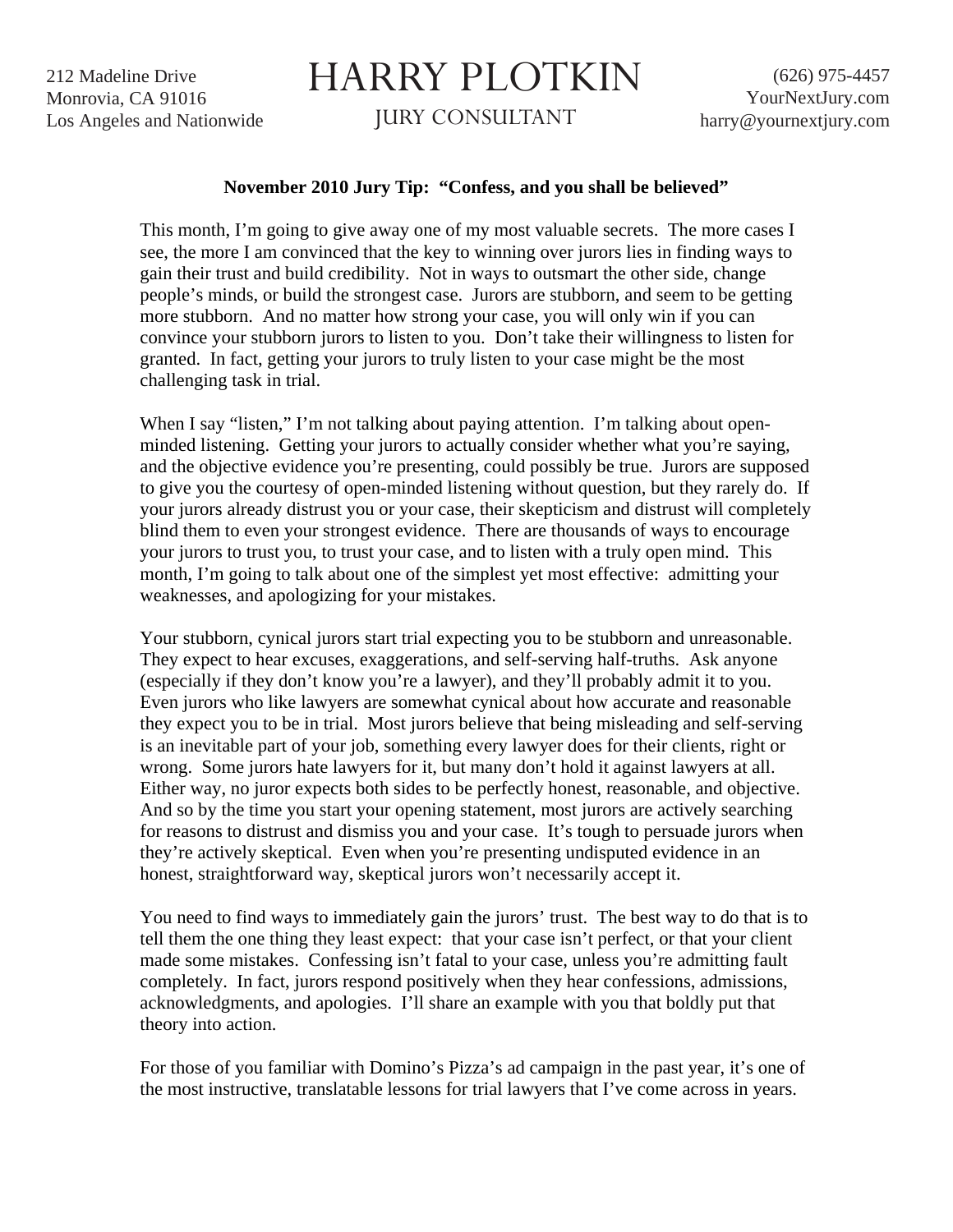For those of you who have no idea what I'm talking about, I'll summarize it. Domino's recognized that a large segment of the consumer market hated their pizza. A clueless pizza company might never have noticed. A stubborn pizza company might have tried to change the minds of customers through advertising, by trying to convince people that what they believed about Domino's Pizza was wrong. For those of you who have tried cases in front of hostile jurors, you know how difficult or next-to-impossible that can be. A concerned pizza company might have changed their recipe and touted the new recipe in advertisements, which might have worked.

What Domino's did was slightly different, but the slight difference was anything but slight in its effectiveness. Domino's did change their recipe and tout their new recipe in commercials. But at the beginning of each commercial, before they touted their new recipe, Domino's confessed. The commercials bluntly admitted that most customers hated Domino's pizzas. Domino's bluntly ripped into themselves and their product. One media report called the ad campaign "self-flogging." In the first quarter after the ad campaign, same-store sales increased 14.3%, one of the largest recorded jumps by a fastfood chain, and in the same quarter that competing pizza-delivery companies' sales dropped 3%.

The confession was completely necessary and hugely persuasive. Without the confession, Domino's would be giving the message that "our old pizza was good, but our new pizza is even better!" But that's not what consumers believed; many consumers really did hate Domino's old pizza. Without the confession, why should customers believe Domino's any more than they did before?

By confessing, Domino's regained credibility in the eyes of every consumer who held the belief that Domino's pizza was terrible. Frankly, it was the only way to make those consumers listen. Jurors choose whether to listen to or dismiss your case for the same reasons. You have the same opportunity that Domino's had to gain your jurors' trust, and the same danger of losing your jurors' trust if you don't show them that you and your case agrees with what they already believe.

Next time you're in front of a jury, admit something immediately in your opening statement. Admit to the jury that your client wasn't perfect. That they made some mistakes. That they were foolish or naïve. That they probably could have handled something better. That they panicked, or that they trusted someone too much, or that they overreacted. In some cases, the best and perhaps only way to win is to admit some comparative fault. I'm not sure that plaintiffs in tobacco trials, for example, can maintain much jury credibility without admitting some fault. Identify whatever it is that concerns you most about your case, or that bothers the lay people most when you explain your case to them, or that upsets the mock jurors when you test your case, and find a way to frankly and immediately acknowledge and admit it to your actual jury. If it's on your jurors' minds and bothering them at the start of trial, you need to address it head-on.